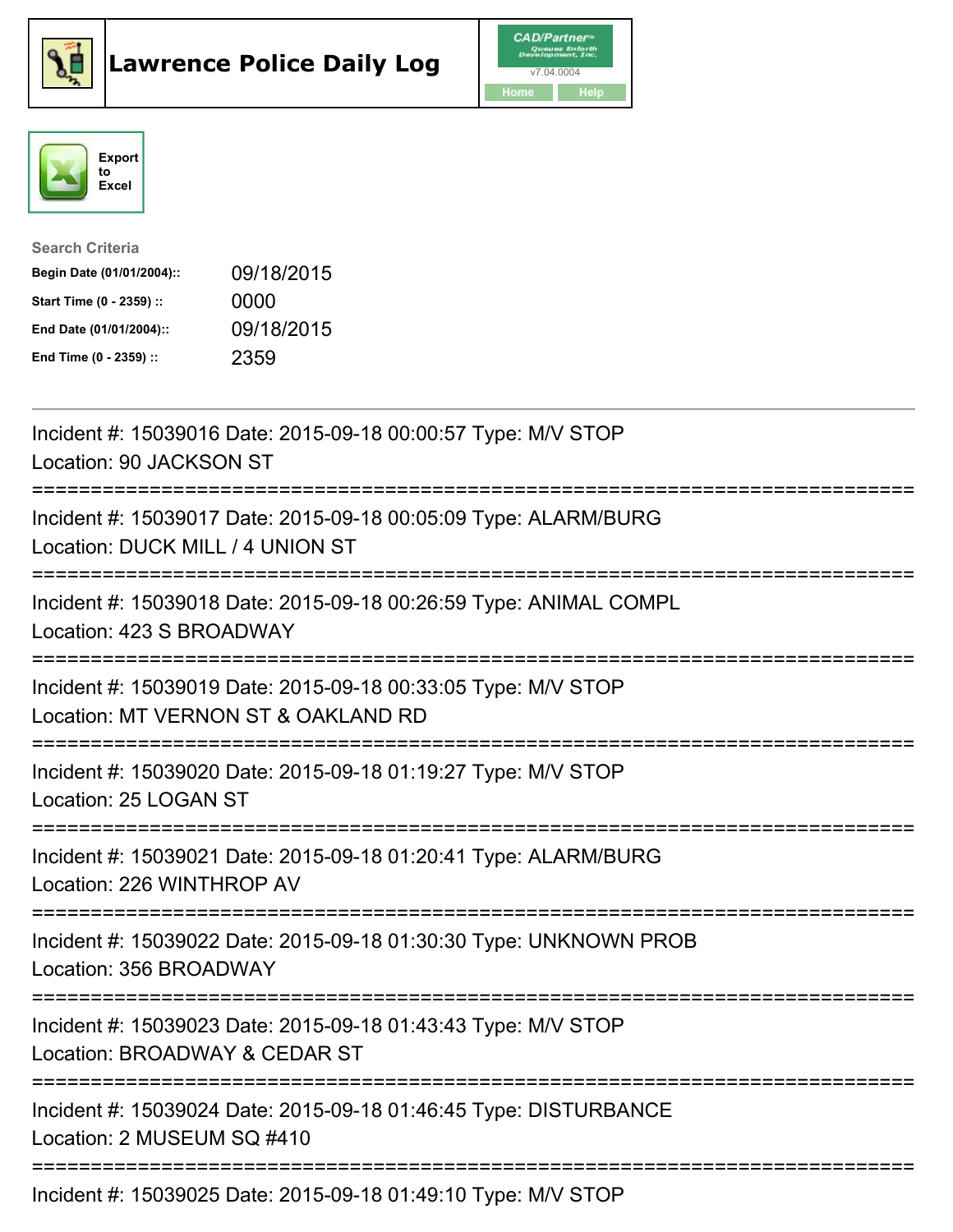Location: EVERETT ST

=========================================================================== Incident #: 15039026 Date: 2015-09-18 01:53:56 Type: M/V STOP Location: LAWRENCE ST & SARATOGA ST =========================================================================== Incident #: 15039027 Date: 2015-09-18 02:02:57 Type: SUS PERS/MV Location: 104 RIVER POINTE WY =========================================================================== Incident #: 15039028 Date: 2015-09-18 02:12:16 Type: KEEP PEACE Location: 3 LENOX CIR =========================================================================== Incident #: 15039029 Date: 2015-09-18 03:18:00 Type: LOCKOUT Location: 16 EXETER ST ======================= Incident #: 15039030 Date: 2015-09-18 03:38:46 Type: CK WELL BEING Location: 3 WOODLAND ST #15 =========================================================================== Incident #: 15039031 Date: 2015-09-18 04:16:06 Type: LOUD NOISE Location: 18 TRENTON ST =========================================================================== Incident #: 15039032 Date: 2015-09-18 04:36:21 Type: ALARM/BURG Location: WEATHERBEE SCHOOL / 75 NEWTON ST =========================================================================== Incident #: 15039033 Date: 2015-09-18 04:40:40 Type: UNWANTEDGUEST Location: 8 WOOD WY =========================================================================== Incident #: 15039034 Date: 2015-09-18 05:49:00 Type: SUS PERS/MV Location: ROCKY CLUB / 11 TRINITY ST =========================================================================== Incident #: 15039035 Date: 2015-09-18 06:38:18 Type: DISTURBANCE Location: 168 PROSPECT ST FL 1 =========================================================================== Incident #: 15039036 Date: 2015-09-18 07:03:19 Type: AUTO ACC/NO PI Location: S UNION ST & SALEM ST =========================================================================== Incident #: 15039037 Date: 2015-09-18 07:14:35 Type: STOL/MV/PAS Location: 147 JACKSON ST =========================================================================== Incident #: 15039038 Date: 2015-09-18 07:15:39 Type: GENERAL SERV Location: RAMP TO 495 / WINTHROP AV =========================================================================== Incident #: 15039039 Date: 2015-09-18 07:18:00 Type: ASSIST FIRE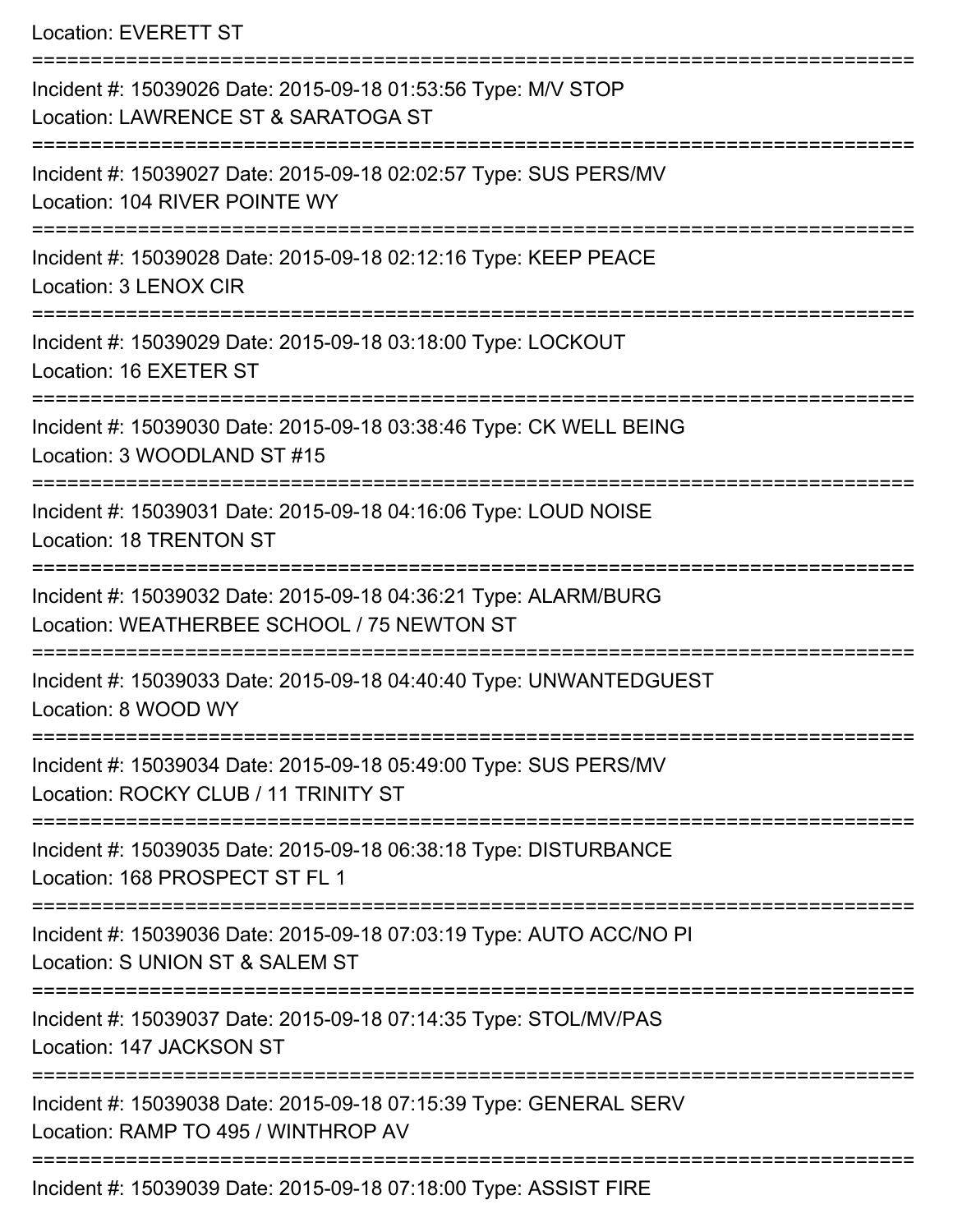| Incident #: 15039041 Date: 2015-09-18 07:18:22 Type: M/V STOP<br>Location: AMESBURY ST & LAWRENCE ST    |
|---------------------------------------------------------------------------------------------------------|
| Incident #: 15039040 Date: 2015-09-18 07:18:43 Type: NOTIFICATION<br>Location: 18 COOLIDGE ST           |
| Incident #: 15039042 Date: 2015-09-18 07:31:16 Type: PARK & WALK<br><b>Location: BROADWAY</b>           |
| Incident #: 15039043 Date: 2015-09-18 07:39:59 Type: B&E/PAST<br>Location: 530 BROADWAY                 |
| Incident #: 15039044 Date: 2015-09-18 07:42:00 Type: AUTO ACC/NO PI<br><b>Location: MERRIMACK ST</b>    |
| Incident #: 15039045 Date: 2015-09-18 07:48:50 Type: SUS PERS/MV<br>Location: GREENFIELD ST & LORING ST |
| Incident #: 15039046 Date: 2015-09-18 08:04:51 Type: ALARMS<br>Location: 49 METHUEN ST                  |
| Incident #: 15039047 Date: 2015-09-18 08:13:32 Type: INVESTIGATION<br>Location: 90 LOWELL ST            |
| Incident #: 15039048 Date: 2015-09-18 08:16:03 Type: CLOSE STREET<br><b>Location: BAILEY ST</b>         |
| Incident #: 15039049 Date: 2015-09-18 08:17:21 Type: CLOSE STREET<br>Location: ABBOTT ST & PARKER ST    |
| Incident #: 15039050 Date: 2015-09-18 08:18:03 Type: M/V STOP<br>Location: CROSS ST & HAMPSHIRE ST      |
| Incident #: 15039051 Date: 2015-09-18 09:07:26 Type: AUTO ACC/NO PI<br>Location: 47 AMES ST             |
| Incident #: 15039052 Date: 2015-09-18 09:26:42 Type: MAL DAMAGE<br>Location: GREENFIELD ST & LORING ST  |
| Incident #: 15039053 Date: 2015-09-18 09:36:16 Type: PARK & WALK                                        |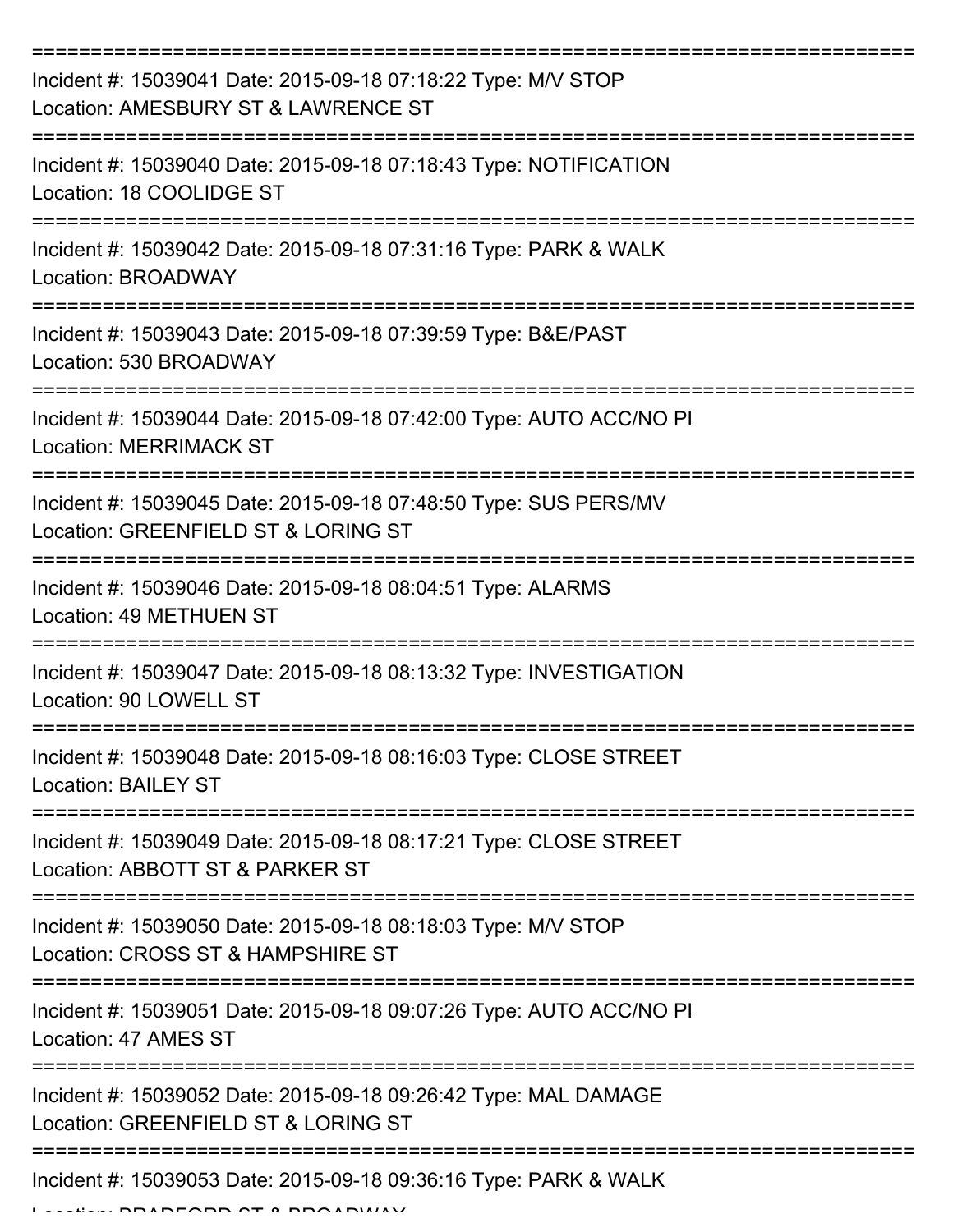| Incident #: 15039054 Date: 2015-09-18 09:41:22 Type: SPECIAL CHECK<br>Location: PARK / DAISY ST                                             |
|---------------------------------------------------------------------------------------------------------------------------------------------|
| Incident #: 15039055 Date: 2015-09-18 09:55:02 Type: TOW OF M/V<br>Location: 60 SARGENT ST                                                  |
| Incident #: 15039056 Date: 2015-09-18 10:02:32 Type: M/V STOP<br>Location: 563 MT VERNON ST                                                 |
| Incident #: 15039057 Date: 2015-09-18 10:07:12 Type: M/V STOP<br>Location: BROADWAY & COMMON ST                                             |
| Incident #: 15039058 Date: 2015-09-18 10:09:10 Type: M/V STOP<br>Location: AMESBURY ST & COMMON ST<br>===================================== |
| Incident #: 15039059 Date: 2015-09-18 10:12:56 Type: TOW OF M/V<br>Location: BROADWAY & CONCORD ST                                          |
| Incident #: 15039060 Date: 2015-09-18 10:14:14 Type: TOW OF M/V<br>Location: 30 JUNIPER ST                                                  |
| Incident #: 15039061 Date: 2015-09-18 10:26:54 Type: WARRANT SERVE<br>Location: 70 SARGENT ST                                               |
| Incident #: 15039062 Date: 2015-09-18 10:29:17 Type: LARCENY/PAST<br>Location: 20 ATKINSON ST                                               |
| Incident #: 15039063 Date: 2015-09-18 10:29:53 Type: M/V STOP<br>Location: E HAVERHILL ST & YOUNG AV                                        |
| Incident #: 15039064 Date: 2015-09-18 10:30:49 Type: M/V STOP<br>Location: BRADFORD ST & BROADWAY                                           |
| Incident #: 15039065 Date: 2015-09-18 10:32:33 Type: TOW OF M/V<br>Location: JOSEPHINE AV                                                   |
| Incident #: 15039066 Date: 2015-09-18 10:36:28 Type: PARK & WALK<br><b>Location: MERRIMACK ST</b>                                           |
| Incident #: 15039067 Date: 2015-09-18 10:38:29 Type: SUS PERS/MV                                                                            |

Location: 160 IACKSON ST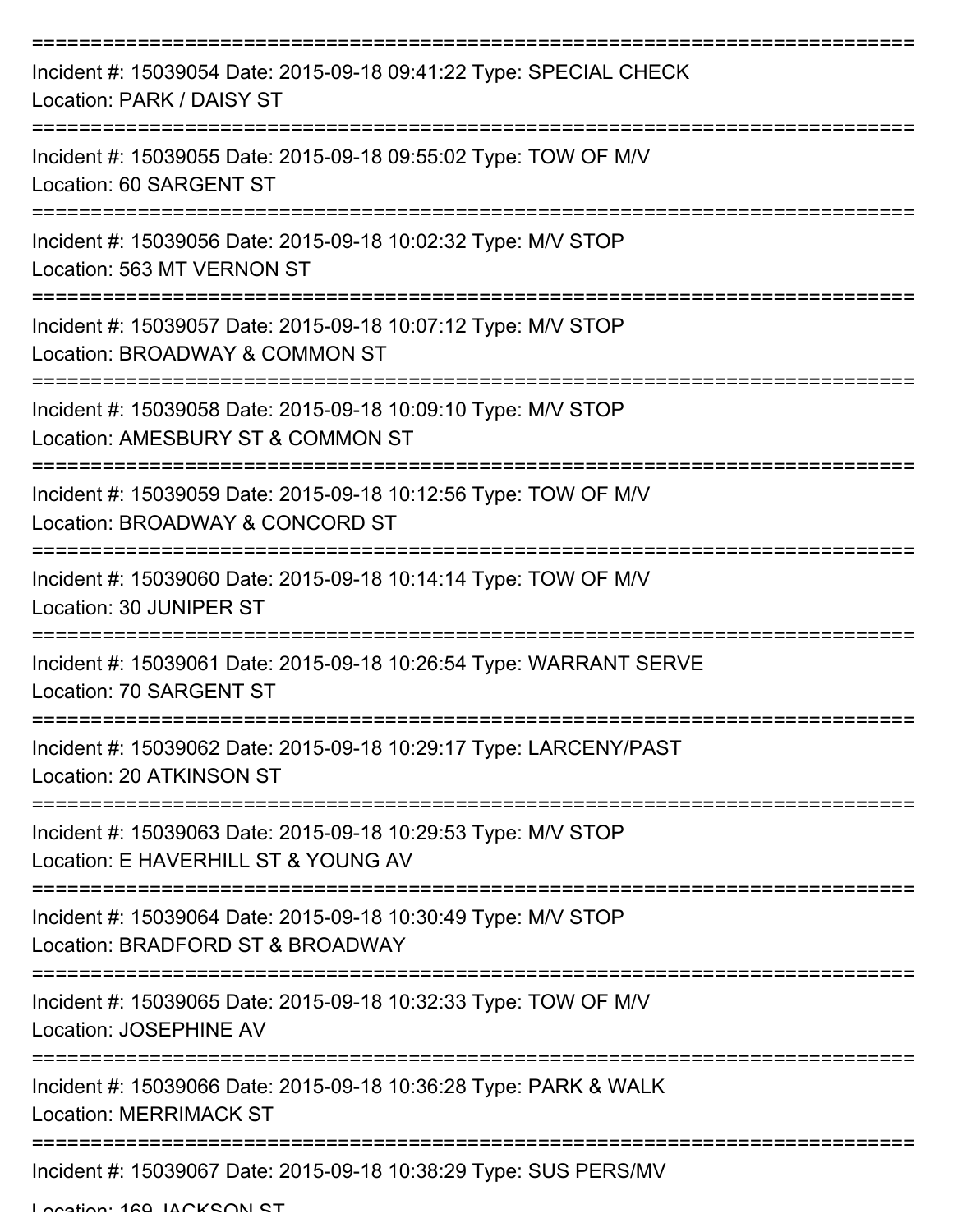| Incident #: 15039068 Date: 2015-09-18 10:39:09 Type: NEIGHBOR PROB<br>Location: 18 GRANT RD                               |
|---------------------------------------------------------------------------------------------------------------------------|
| Incident #: 15039069 Date: 2015-09-18 10:45:02 Type: DISTURBANCE<br>Location: 18 GRANT RD                                 |
| Incident #: 15039070 Date: 2015-09-18 10:51:24 Type: WOMAN DOWN<br>Location: 50 BROADWAY                                  |
| Incident #: 15039071 Date: 2015-09-18 10:51:45 Type: PARK & WALK<br>Location: BROADWAY & HAVERHILL ST                     |
| Incident #: 15039072 Date: 2015-09-18 10:52:11 Type: TOW OF M/V<br><b>Location: JOSEPHINE AV</b>                          |
| Incident #: 15039073 Date: 2015-09-18 10:53:29 Type: M/V STOP<br>Location: 285 MERRIMACK ST                               |
| Incident #: 15039074 Date: 2015-09-18 11:01:47 Type: M/V STOP<br>Location: MARKET ST & PARKER ST                          |
| Incident #: 15039075 Date: 2015-09-18 11:05:02 Type: M/V STOP<br>Location: GENERAL ST & UNION ST                          |
| Incident #: 15039076 Date: 2015-09-18 11:14:16 Type: WARRANT SERVE<br>Location: 50 BROADWAY                               |
| ----------------<br>Incident #: 15039077 Date: 2015-09-18 11:15:43 Type: SHOPLIFTING<br><b>Location: 350 MERRIMACK ST</b> |
| Incident #: 15039078 Date: 2015-09-18 11:18:05 Type: ANIMAL COMPL<br>Location: 91 DORCHESTER ST                           |
| Incident #: 15039079 Date: 2015-09-18 11:20:18 Type: INVEST CONT<br>Location: 9 SUMMER ST                                 |
| Incident #: 15039080 Date: 2015-09-18 11:25:56 Type: MAN DOWN<br>Location: 220 S UNION ST                                 |
| Incident #: 15039081 Date: 2015-09-18 11:31:04 Type: 209A/SERVE<br>Location: 222 ESSEX ST #208                            |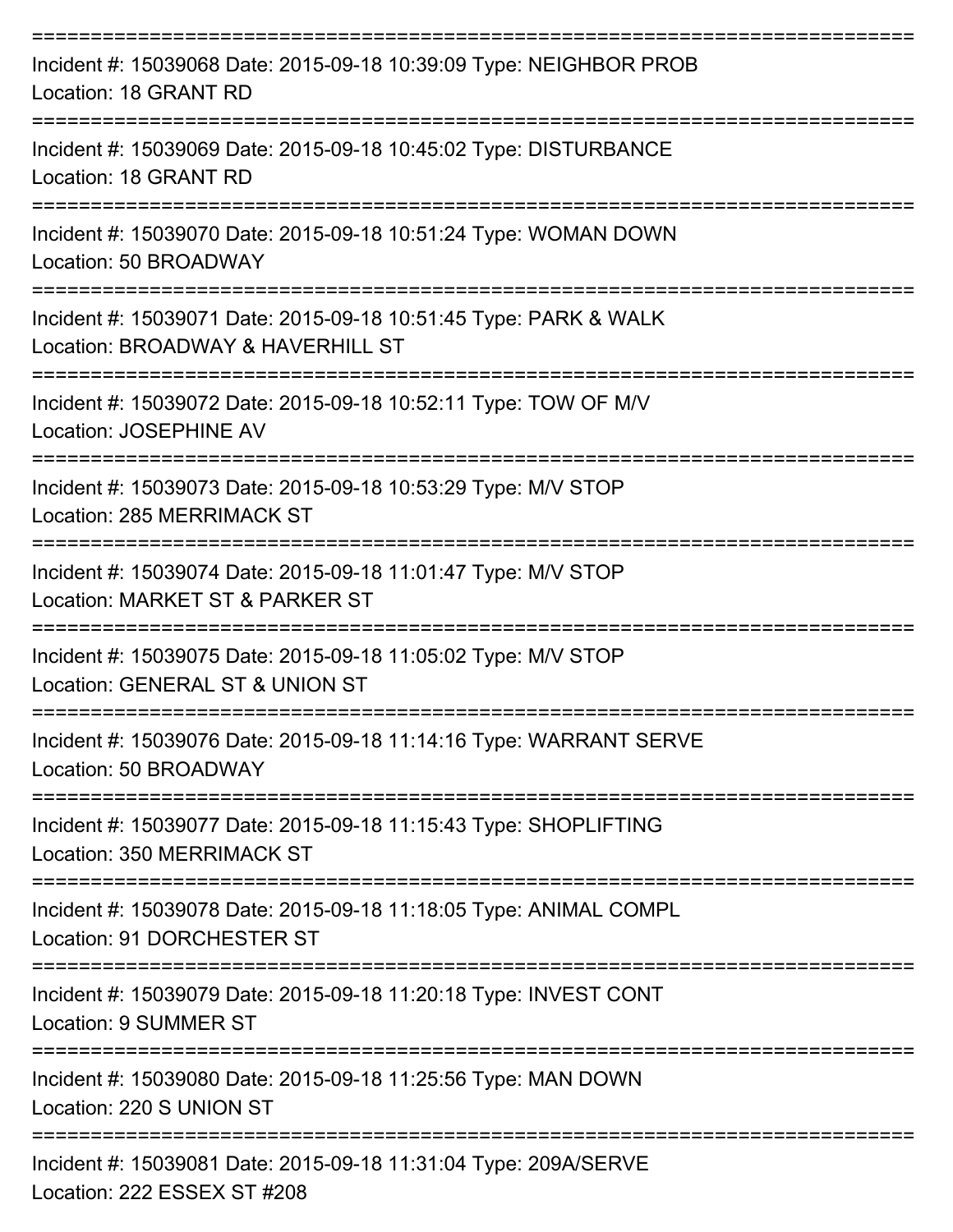| Incident #: 15039082 Date: 2015-09-18 11:41:10 Type: PARK & WALK<br>Location: BRADFORD ST & BROADWAY                                                                       |
|----------------------------------------------------------------------------------------------------------------------------------------------------------------------------|
| ========================<br>Incident #: 15039083 Date: 2015-09-18 11:44:03 Type: ALARM/HOLD<br>Location: SOUTH UNION ST MARKET / 280 S UNION ST                            |
| Incident #: 15039084 Date: 2015-09-18 11:44:19 Type: BUILDING CHK<br>Location: 83 WARWICK ST<br>;====================================<br>================================= |
| Incident #: 15039085 Date: 2015-09-18 11:58:30 Type: ALARM/BURG<br>Location: ST ANNS HOME / 595 HAVERHILL ST<br>===================                                        |
| Incident #: 15039086 Date: 2015-09-18 12:00:10 Type: MEDIC SUPPORT<br>Location: 193 BRUCE ST<br>=============================                                              |
| Incident #: 15039087 Date: 2015-09-18 12:00:56 Type: BUILDING CHK<br>Location: 380 LOWELL ST                                                                               |
| Incident #: 15039088 Date: 2015-09-18 12:04:47 Type: COURT DOC SERVE<br>Location: 50 MARSTON ST                                                                            |
| Incident #: 15039089 Date: 2015-09-18 12:11:09 Type: COURT DOC SERVE<br>Location: 129 WATER ST                                                                             |
| Incident #: 15039090 Date: 2015-09-18 12:15:38 Type: M/V STOP<br>Location: 280 LAWRENCE ST                                                                                 |
| Incident #: 15039091 Date: 2015-09-18 12:16:47 Type: AUTO ACC/NO PI<br>Location: 94 PERRY AV                                                                               |
| Incident #: 15039092 Date: 2015-09-18 12:20:39 Type: M/V STOP<br>Location: 99 BRADFORD ST                                                                                  |
| Incident #: 15039093 Date: 2015-09-18 12:21:26 Type: M/V STOP<br>Location: 287 LAWRENCE ST                                                                                 |
| Incident #: 15039094 Date: 2015-09-18 12:26:06 Type: THREATS<br>Location: 2 APPLETON ST                                                                                    |
| Incident #: 15039095 Date: 2015-09-18 12:32:22 Type: 209A/SERVE<br>Location: 25 SPRINGFIELD ST                                                                             |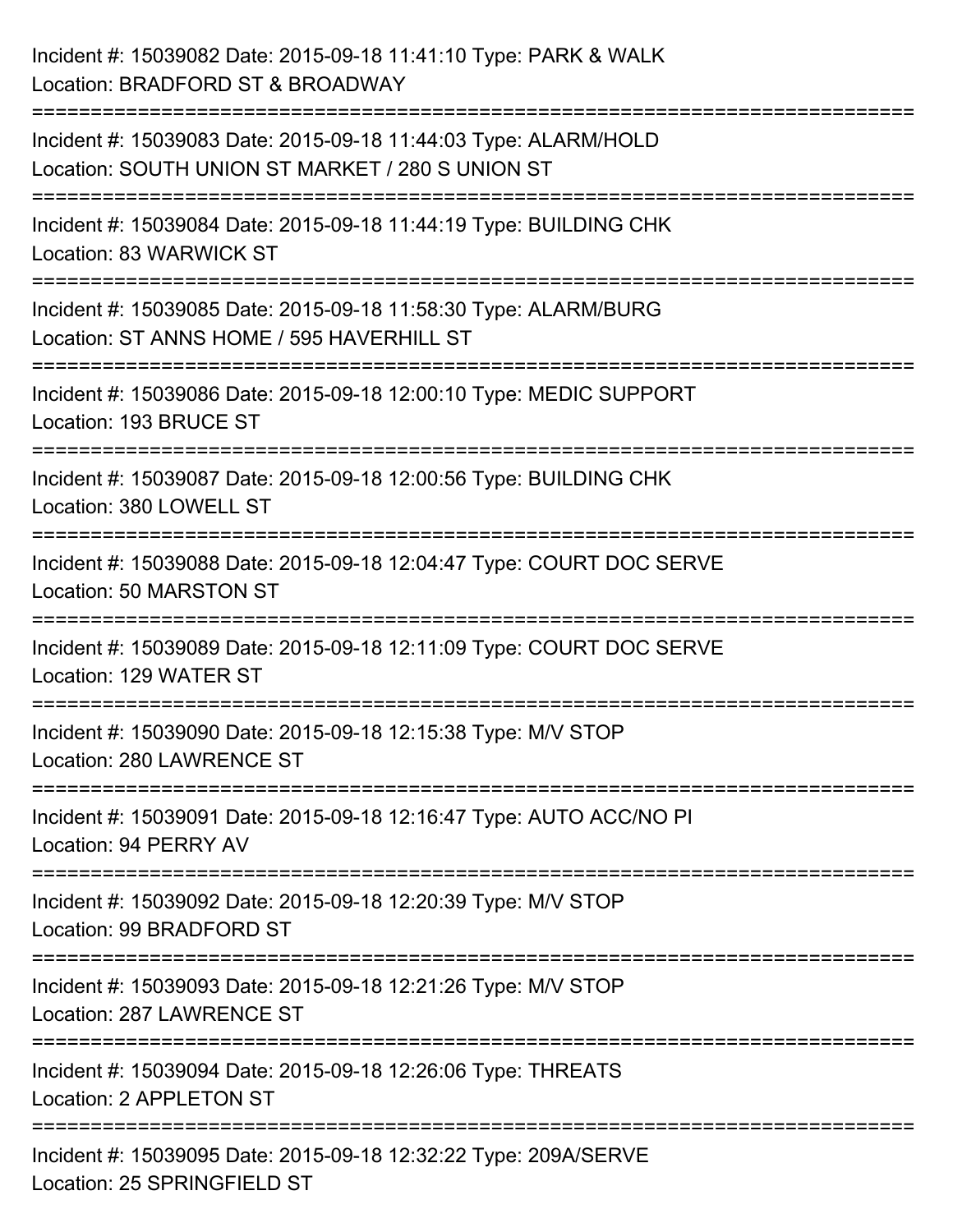Incident #: 15039096 Date: 2015-09-18 12:37:50 Type: INVESTIGATION Location: 70 N PARISH RD =========================================================================== Incident #: 15039097 Date: 2015-09-18 12:40:15 Type: M/V STOP Location: BRADFORD ST & WINSLOW PL =========================================================================== Incident #: 15039098 Date: 2015-09-18 12:41:45 Type: AUTO ACC/NO PI Location: SANTANDER BANK / 296 ESSEX ST =========================================================================== Incident #: 15039099 Date: 2015-09-18 12:42:49 Type: M/V STOP Location: DURSO AV & WINTHROP AV =========================================================================== Incident #: 15039100 Date: 2015-09-18 12:45:06 Type: M/V STOP Location: ANDOVER ST & PARKER ST =========================================================================== Incident #: 15039101 Date: 2015-09-18 12:46:07 Type: M/V STOP Location: 87 DRACUT ST =========================================================================== Incident #: 15039102 Date: 2015-09-18 12:52:12 Type: M/V STOP Location: 240 BROADWAY =========================================================================== Incident #: 15039103 Date: 2015-09-18 12:53:46 Type: M/V STOP Location: E HAVERHILL ST & NORRIS ST =========================================================================== Incident #: 15039104 Date: 2015-09-18 12:56:54 Type: 209A/SERVE Location: 80 BOWDOIN ST =========================================================================== Incident #: 15039105 Date: 2015-09-18 13:01:58 Type: DISTURBANCE Location: YOKOHAMA JAPANESE STEAK HOUSE / 313 S BROADWAY =========================================================================== Incident #: 15039106 Date: 2015-09-18 13:43:04 Type: TOW OF M/V Location: ANDOVER ST & BEACON AV =========================================================================== Incident #: 15039107 Date: 2015-09-18 13:44:54 Type: M/V STOP Location: COMMON ST & UNION ST =========================================================================== Incident #: 15039108 Date: 2015-09-18 13:49:36 Type: COURT DOC SERVE Location: 235 BROADWAY #24 =========================================================================== Incident #: 15039109 Date: 2015-09-18 13:52:21 Type: AUTO ACC/NO PI Location: HAFFNERS GAS STATION / 194 S BROADWAY

===========================================================================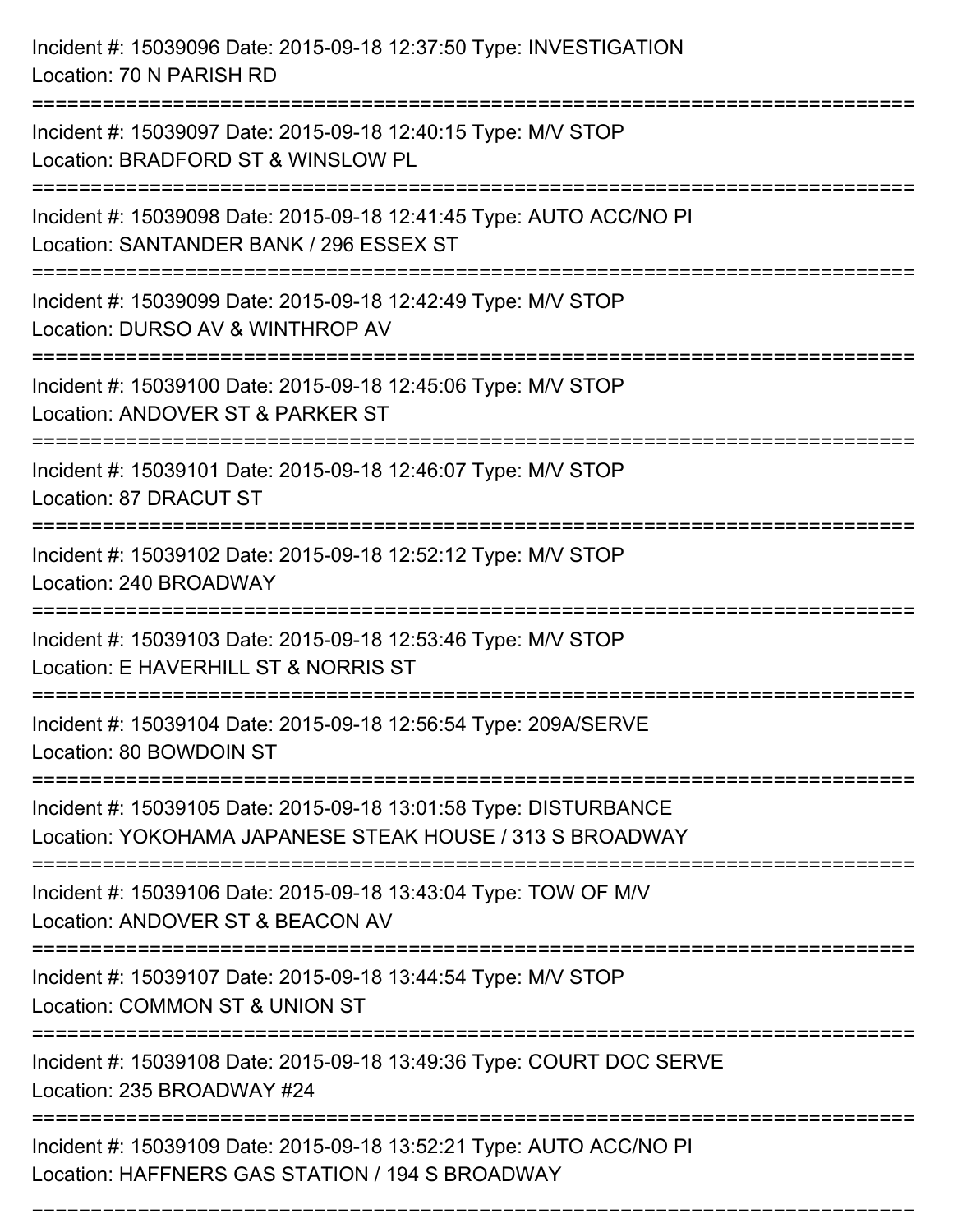| Incident #: 15039111 Date: 2015-09-18 13:52:32 Type: MEDIC SUPPORT<br>Location: 94 ABBOTT ST<br>==================               |
|----------------------------------------------------------------------------------------------------------------------------------|
| Incident #: 15039110 Date: 2015-09-18 13:53:14 Type: M/V STOP<br>Location: ALLSTON ST & WOODLAND ST                              |
| Incident #: 15039112 Date: 2015-09-18 13:57:50 Type: AUTO ACC/NO PI<br>Location: ALBRITE CARPET CLEANING COMP. / 223 WINTHROP AV |
| Incident #: 15039113 Date: 2015-09-18 14:11:19 Type: M/V STOP<br>Location: FRANKLIN ST & HAVERHILL ST                            |
| Incident #: 15039114 Date: 2015-09-18 14:38:07 Type: DISTURBANCE<br>Location: DUNKINS / 581 ANDOVER ST<br>:====================  |
| Incident #: 15039115 Date: 2015-09-18 14:39:47 Type: WARRANT SERVE<br>Location: 149 FERRY ST                                     |
| Incident #: 15039116 Date: 2015-09-18 14:40:22 Type: 209A/SERVE<br>Location: 12 COLUMBUS AV                                      |
| Incident #: 15039117 Date: 2015-09-18 14:55:54 Type: M/V STOP<br>Location: 240 E HAVERHILL ST                                    |
| Incident #: 15039118 Date: 2015-09-18 14:56:57 Type: INVESTIGATION<br>Location: LAWRENCE HIGH SCHOOL / 70 N PARISH RD            |
| Incident #: 15039119 Date: 2015-09-18 15:07:28 Type: M/V STOP<br>Location: MERRIMACK ST & S UNION ST                             |
| Incident #: 15039120 Date: 2015-09-18 15:26:02 Type: 209A/SERVE<br>Location: 321 E HAVERHILL ST                                  |
| Incident #: 15039121 Date: 2015-09-18 15:41:31 Type: SUS PERS/MV<br>Location: 24 GORHAM ST                                       |
| Incident #: 15039122 Date: 2015-09-18 15:46:40 Type: 209A/SERVE<br>Location: 306 HIGH ST                                         |
| Incident #: 15039123 Date: 2015-09-18 15:49:45 Type: STOL/MV/PAS<br>Location: 256 ESSEX ST                                       |
|                                                                                                                                  |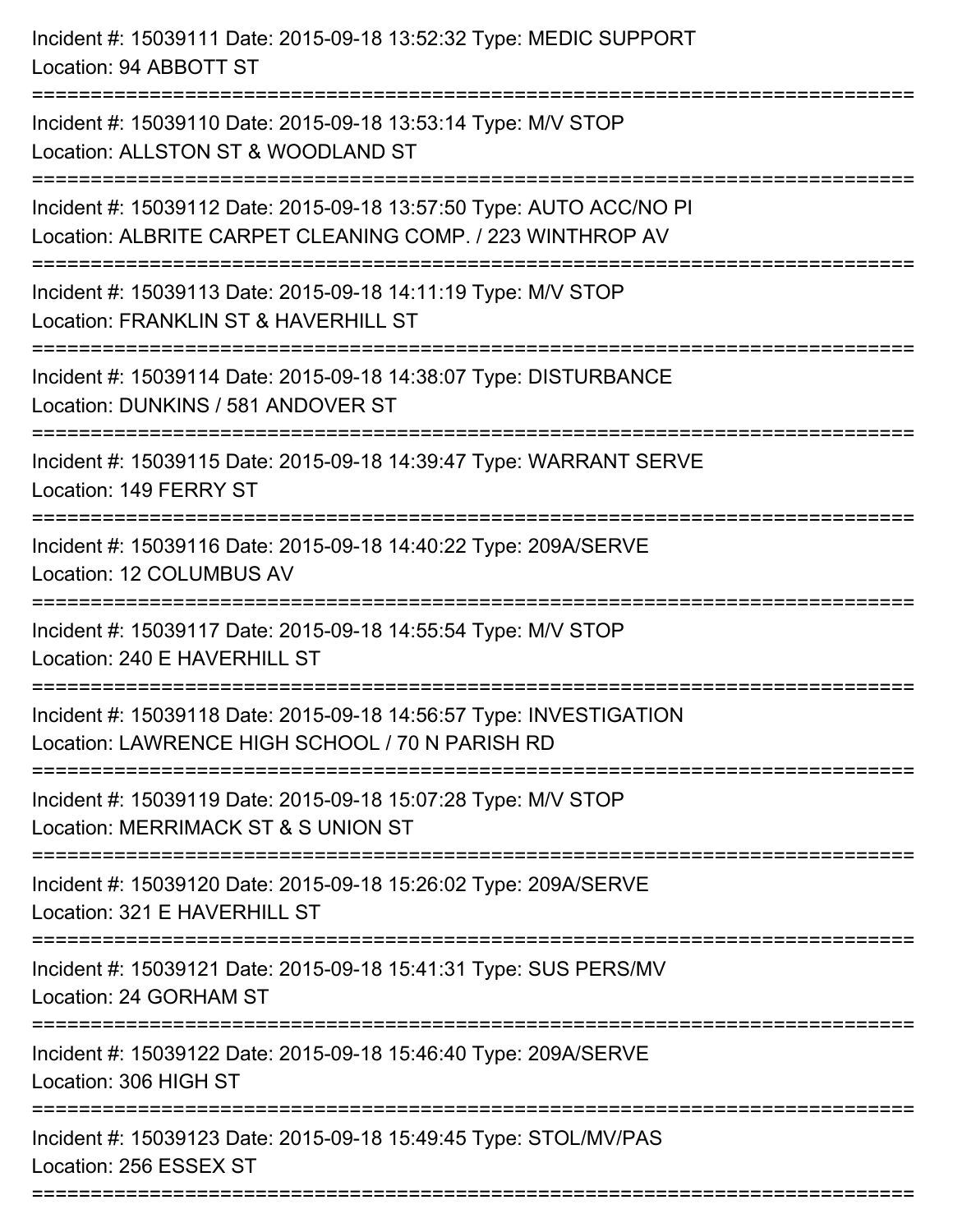| Location: FERRY ST & PROSPECT ST                                                                                               |
|--------------------------------------------------------------------------------------------------------------------------------|
| Incident #: 15039125 Date: 2015-09-18 16:02:16 Type: SUS PERS/MV<br><b>Location: MT VERNON ST</b>                              |
| Incident #: 15039126 Date: 2015-09-18 16:10:10 Type: M/V STOP<br>Location: BROADWAY & CONCORD ST<br>:========================= |
| Incident #: 15039127 Date: 2015-09-18 16:17:48 Type: M/V STOP<br>Location: BROADWAY & CONCORD ST                               |
| Incident #: 15039128 Date: 2015-09-18 16:18:40 Type: FIGHT<br>Location: ESSEX ST & FRANKLIN ST<br>:=========================   |
| Incident #: 15039129 Date: 2015-09-18 16:19:35 Type: SUS PERS/MV<br>Location: AVON ST & JACKSON ST                             |
| Incident #: 15039130 Date: 2015-09-18 16:21:52 Type: DISTURBANCE<br>Location: 18 FOREST ST FL 2NDFL                            |
| Incident #: 15039131 Date: 2015-09-18 16:29:39 Type: ALARM/HOLD<br>Location: ATRACTIVA BOUTIQUE / 105 ESSEX ST                 |
| Incident #: 15039132 Date: 2015-09-18 16:32:58 Type: E911 HANGUP<br>Location: 99 HAMPSHIRE ST                                  |
| Incident #: 15039133 Date: 2015-09-18 16:34:30 Type: A&B PAST<br>Location: 18 FRANKLIN ST                                      |
| Incident #: 15039134 Date: 2015-09-18 16:50:23 Type: ALARM/BURG<br>Location: BAILEY ST FIRE STATION / 112 BAILEY ST            |
| Incident #: 15039135 Date: 2015-09-18 16:51:17 Type: ASSSIT OTHER PD<br>Location: COMMONWEALTH DR                              |
| Incident #: 15039136 Date: 2015-09-18 17:06:23 Type: MEDIC SUPPORT<br>Location: CVS PHARMACY / 266 BROADWAY                    |
| Incident #: 15039137 Date: 2015-09-18 17:19:40 Type: DISABLED MV<br>Location: 317 HAMPSHIRE ST                                 |
|                                                                                                                                |

Incident #: 15039138 Date: 2015 09 18 17:25:56 Type: PARK & WALK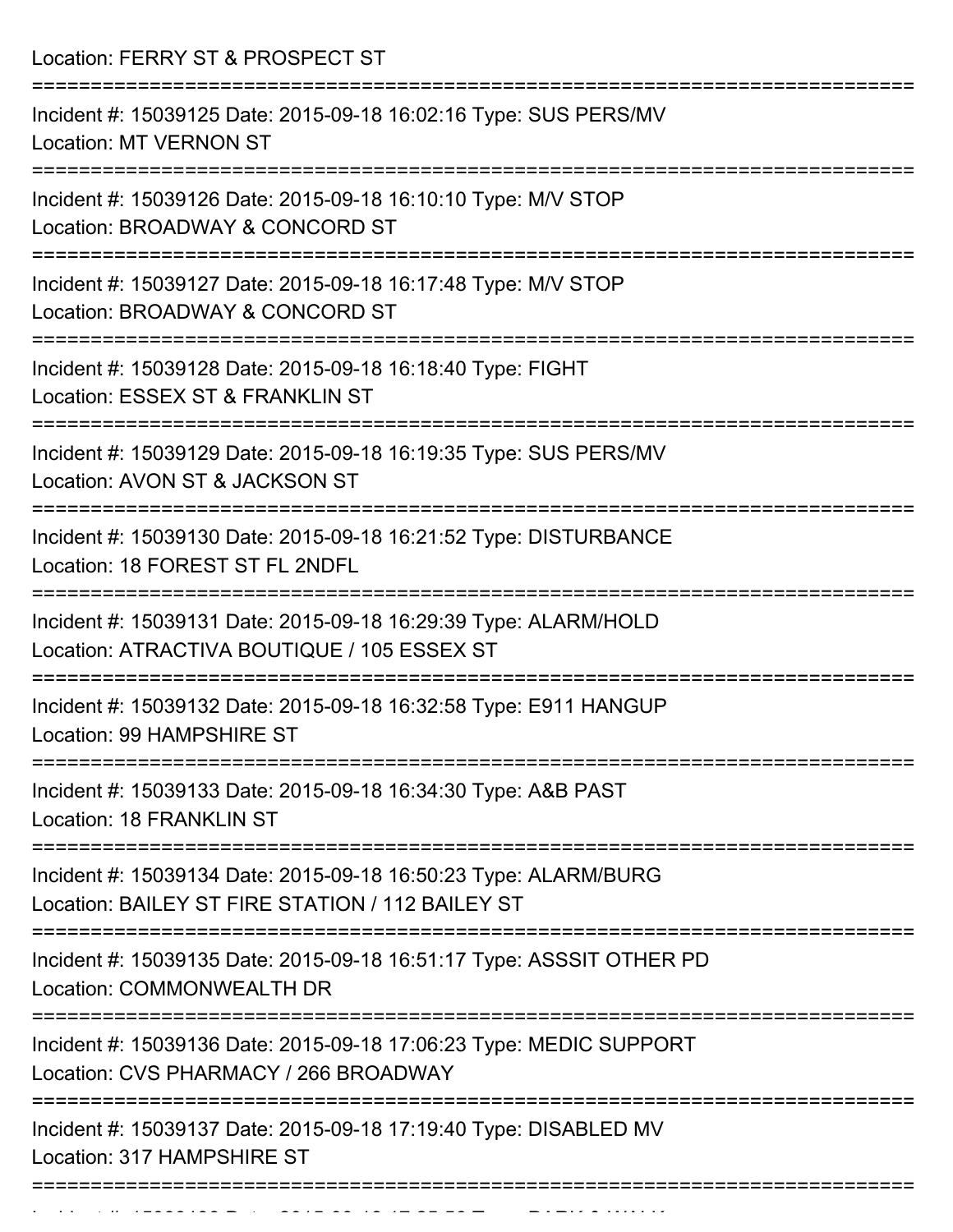Location: BRADFORD ST & BROADWAY

| Incident #: 15039139 Date: 2015-09-18 17:27:55 Type: M/V STOP<br>Location: CANAL ST & MARSTON ST<br>================           |
|--------------------------------------------------------------------------------------------------------------------------------|
| Incident #: 15039140 Date: 2015-09-18 17:30:32 Type: LOCKOUT<br>Location: 198 JACKSON ST<br>---------------------------------- |
| Incident #: 15039141 Date: 2015-09-18 17:45:15 Type: M/V STOP<br>Location: APPLETON ST & METHUEN ST                            |
| Incident #: 15039142 Date: 2015-09-18 17:46:03 Type: THREATS<br>Location: 3 KINGSTON ST                                        |
| Incident #: 15039143 Date: 2015-09-18 17:50:44 Type: M/V STOP<br>Location: METHUEN ST & MILL ST                                |
| Incident #: 15039144 Date: 2015-09-18 17:52:57 Type: LOUD NOISE<br>Location: 192 BRUCE ST #2                                   |
| Incident #: 15039147 Date: 2015-09-18 17:54:15 Type: AUTO ACC/NO PI<br>Location: 157 JACKSON ST                                |
| Incident #: 15039145 Date: 2015-09-18 17:55:06 Type: M/V STOP<br>Location: 83 WEST ST                                          |
| Incident #: 15039146 Date: 2015-09-18 18:02:50 Type: M/V STOP<br>Location: MARKET ST & S UNION ST                              |
| Incident #: 15039148 Date: 2015-09-18 18:05:10 Type: PARK & WALK<br>Location: SPRINGFIELD ST                                   |
| Incident #: 15039149 Date: 2015-09-18 18:05:44 Type: ANIMAL COMPL<br>Location: 92 FARLEY ST                                    |
| Incident #: 15039150 Date: 2015-09-18 18:06:19 Type: MEDIC SUPPORT<br>Location: 169 LAWRENCE ST #1                             |
| Incident #: 15039151 Date: 2015-09-18 18:09:09 Type: M/V STOP<br>Location: 175 S UNION ST                                      |
|                                                                                                                                |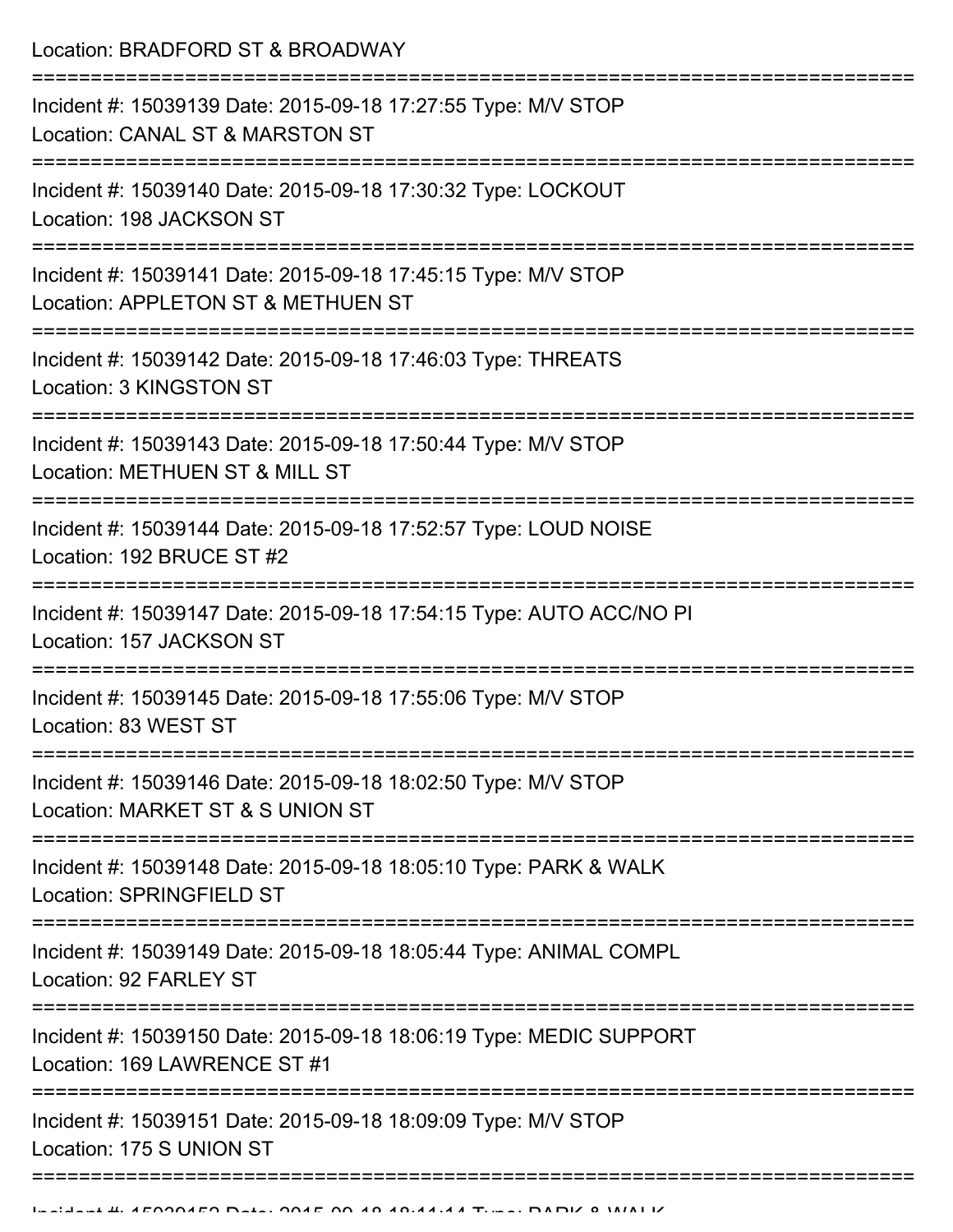| Location: COMMUNITY AV & PROVIDENCE ST                                                                                               |
|--------------------------------------------------------------------------------------------------------------------------------------|
| Incident #: 15039153 Date: 2015-09-18 18:11:41 Type: AUTO ACC/NO PI<br>Location: 257 ESSEX ST                                        |
| Incident #: 15039155 Date: 2015-09-18 18:12:05 Type: SUS PERS/MV<br><b>Location: DURSO AV</b>                                        |
| Incident #: 15039154 Date: 2015-09-18 18:12:48 Type: TOW OF M/V<br>Location: 153 WEST ST                                             |
| Incident #: 15039156 Date: 2015-09-18 18:19:57 Type: M/V STOP<br>Location: HAFFNERS GAS STATION / 262 LAWRENCE ST                    |
| Incident #: 15039157 Date: 2015-09-18 18:21:44 Type: M/V STOP<br>Location: LOWELL ST & MARGIN ST                                     |
| :==================================<br>Incident #: 15039158 Date: 2015-09-18 18:24:08 Type: SUS PERS/MV<br>Location: 34 HAVERHILL ST |
| Incident #: 15039159 Date: 2015-09-18 18:31:13 Type: VIO CITY ORD<br>Location: 1 BEACON AV                                           |
| Incident #: 15039161 Date: 2015-09-18 18:32:08 Type: MV/BLOCKING<br>Location: 112 MARSTON ST                                         |
| Incident #: 15039160 Date: 2015-09-18 18:33:02 Type: SUS PERS/MV<br>Location: COLONIAL RD                                            |
| Incident #: 15039162 Date: 2015-09-18 18:38:00 Type: LOUD NOISE<br>Location: 36 CANTON ST                                            |
| Incident #: 15039164 Date: 2015-09-18 18:42:09 Type: B&E/PROG<br>Location: 63 AMES ST #A                                             |
| Incident #: 15039163 Date: 2015-09-18 18:42:16 Type: SUS PERS/MV<br>Location: E HAVERHILL ST & AVON                                  |
| Incident #: 15039165 Date: 2015-09-18 18:57:54 Type: DOMESTIC/PROG<br>Location: TACO BELL / 79 WINTHROP AV                           |
| Incident #: 15039166 Date: 2015-09-18 18:59:16 Type: M/V STOP                                                                        |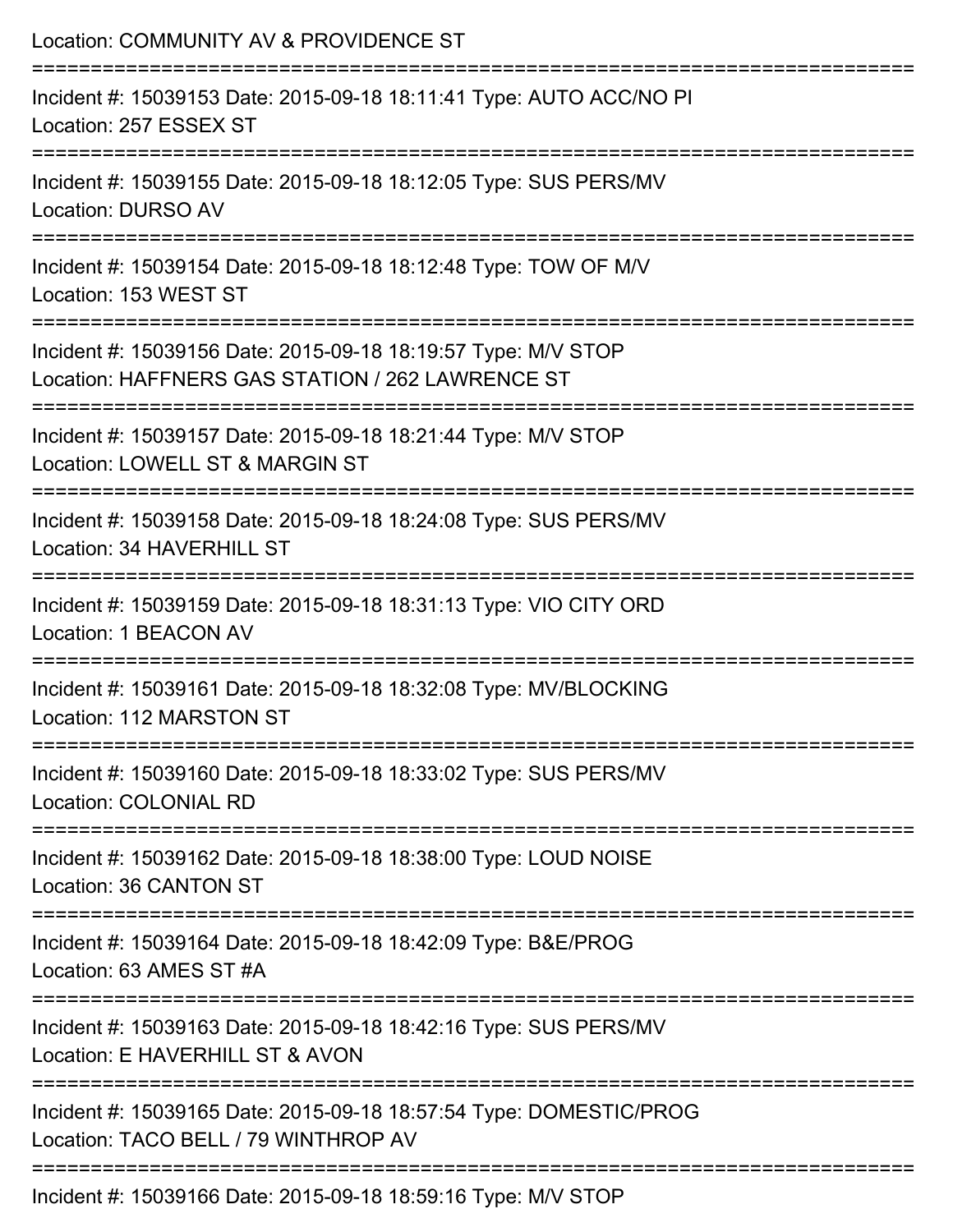| Incident #: 15039167 Date: 2015-09-18 19:03:06 Type: DOMESTIC/PROG<br>Location: S UNION ST & SALEM ST                             |
|-----------------------------------------------------------------------------------------------------------------------------------|
| Incident #: 15039168 Date: 2015-09-18 19:05:10 Type: MAL DAMAGE<br>Location: 198 JACKSON ST                                       |
| Incident #: 15039169 Date: 2015-09-18 19:18:27 Type: FIGHT<br><b>Location: HAMPSHIRE ST</b>                                       |
| Incident #: 15039170 Date: 2015-09-18 19:23:27 Type: MEDIC SUPPORT<br>Location: 123 LOWELL ST #3                                  |
| Incident #: 15039171 Date: 2015-09-18 19:24:56 Type: MAN DOWN<br>Location: PARKER ST & SALEM ST                                   |
| Incident #: 15039172 Date: 2015-09-18 19:32:02 Type: LOUD NOISE<br>Location: 46 CROSS ST<br>------------------------------------- |
| Incident #: 15039173 Date: 2015-09-18 19:33:29 Type: M/V STOP<br>Location: TARBOX SCHOOL / 59 ALDER ST                            |
| Incident #: 15039174 Date: 2015-09-18 19:50:06 Type: MISSING PERS<br>Location: 80 MELVIN ST                                       |
| Incident #: 15039175 Date: 2015-09-18 19:51:05 Type: MV/BLOCKING<br>Location: 112 MARSTON ST                                      |
| Incident #: 15039176 Date: 2015-09-18 19:59:41 Type: PARK & WALK<br>Location: DAISY ST & HOLLY ST                                 |
| Incident #: 15039177 Date: 2015-09-18 20:00:53 Type: MEDIC SUPPORT<br>Location: 5 JACKSON CT                                      |
| Incident #: 15039178 Date: 2015-09-18 20:05:26 Type: LOUD NOISE<br>Location: HAMPSHIRE ST & MYRTLE ST                             |
| Incident #: 15039179 Date: 2015-09-18 20:13:42 Type: SHOTS FIRED<br>Location: KATHERINE ST & WOODLAND ST                          |
| Incident #: 15039180 Date: 2015-09-18 20:22:27 Type: B&E/MV/PROG                                                                  |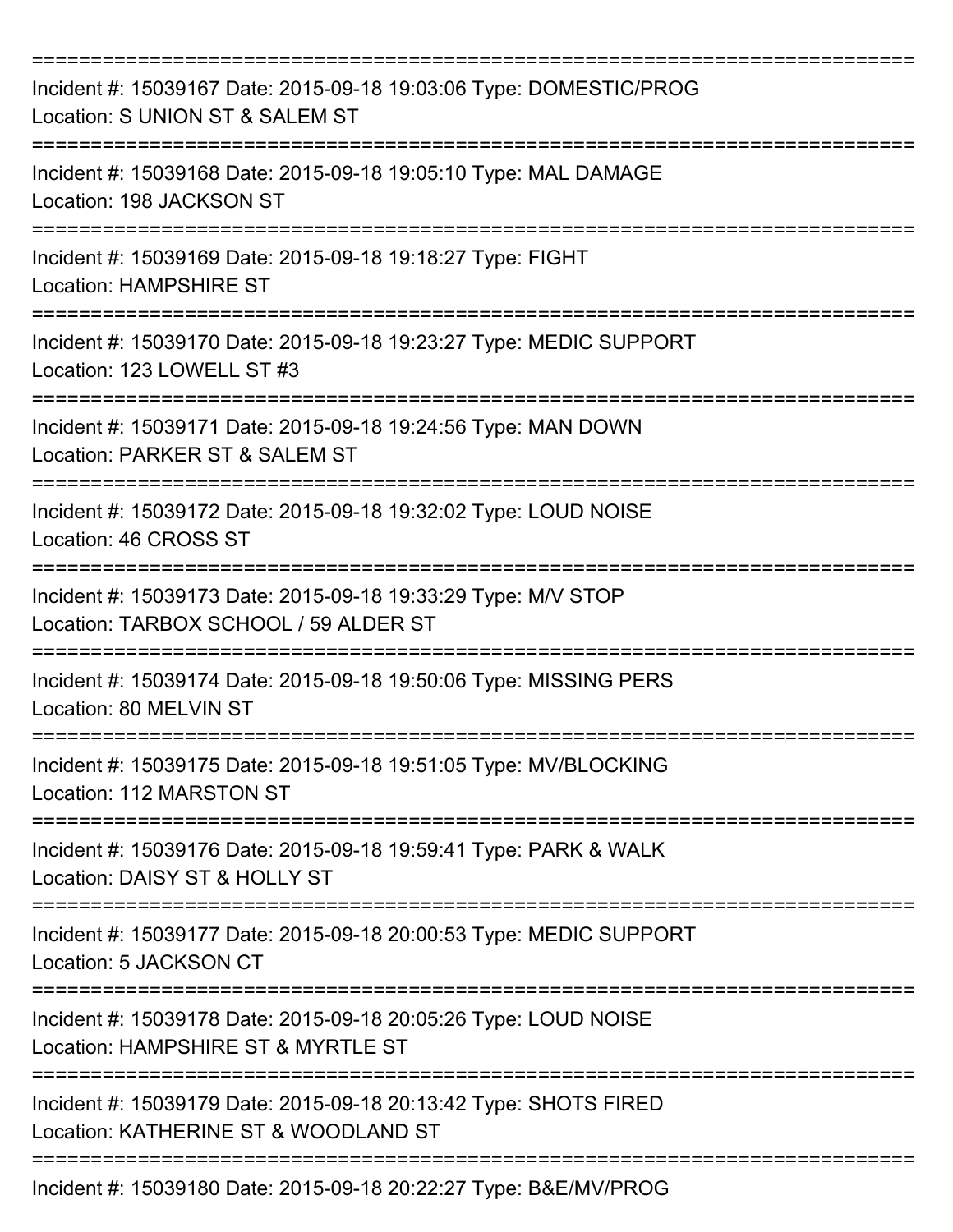| Incident #: 15039181 Date: 2015-09-18 20:23:53 Type: WOMAN DOWN<br>Location: 50 BROADWAY                         |
|------------------------------------------------------------------------------------------------------------------|
| Incident #: 15039182 Date: 2015-09-18 20:32:08 Type: SUS PERS/MV<br>Location: MCDONALDS / 599 ANDOVER ST         |
| Incident #: 15039183 Date: 2015-09-18 20:40:34 Type: MEDIC SUPPORT<br>Location: HAVERHILL ST & LAWRENCE ST       |
| Incident #: 15039184 Date: 2015-09-18 21:04:29 Type: MEDIC SUPPORT<br>Location: PEMBERTON PARK / 499 CANAL       |
| Incident #: 15039185 Date: 2015-09-18 21:10:28 Type: MV/BLOCKING<br>Location: 70 CAMBRIDGE ST                    |
| Incident #: 15039186 Date: 2015-09-18 21:23:11 Type: M/V STOP<br>Location: 125 LAWRENCE ST                       |
| Incident #: 15039187 Date: 2015-09-18 21:24:55 Type: SUS PERS/MV<br>Location: 14 MECHANIC ST                     |
| Incident #: 15039188 Date: 2015-09-18 21:26:48 Type: M/V STOP<br><b>Location: 27 LAWRENCE ST</b>                 |
| Incident #: 15039189 Date: 2015-09-18 21:29:34 Type: DISTURBANCE<br>Location: 99 BOXFORD ST                      |
| Incident #: 15039190 Date: 2015-09-18 21:31:07 Type: ANIMAL COMPL<br>Location: CUMBERLAND FARMS / 320 S BROADWAY |
| Incident #: 15039191 Date: 2015-09-18 21:32:51 Type: TRESPASSING<br>Location: 53 BRADFORD ST                     |
| Incident #: 15039192 Date: 2015-09-18 21:36:38 Type: DISTURBANCE<br>Location: WENDY'S / 99 WINTHROP AV           |
| Incident #: 15039193 Date: 2015-09-18 21:39:15 Type: M/V STOP<br>Location: 170 BROADWAY                          |
| Incident #: 15039194 Date: 2015-09-18 21:42:34 Type: M/V STOP                                                    |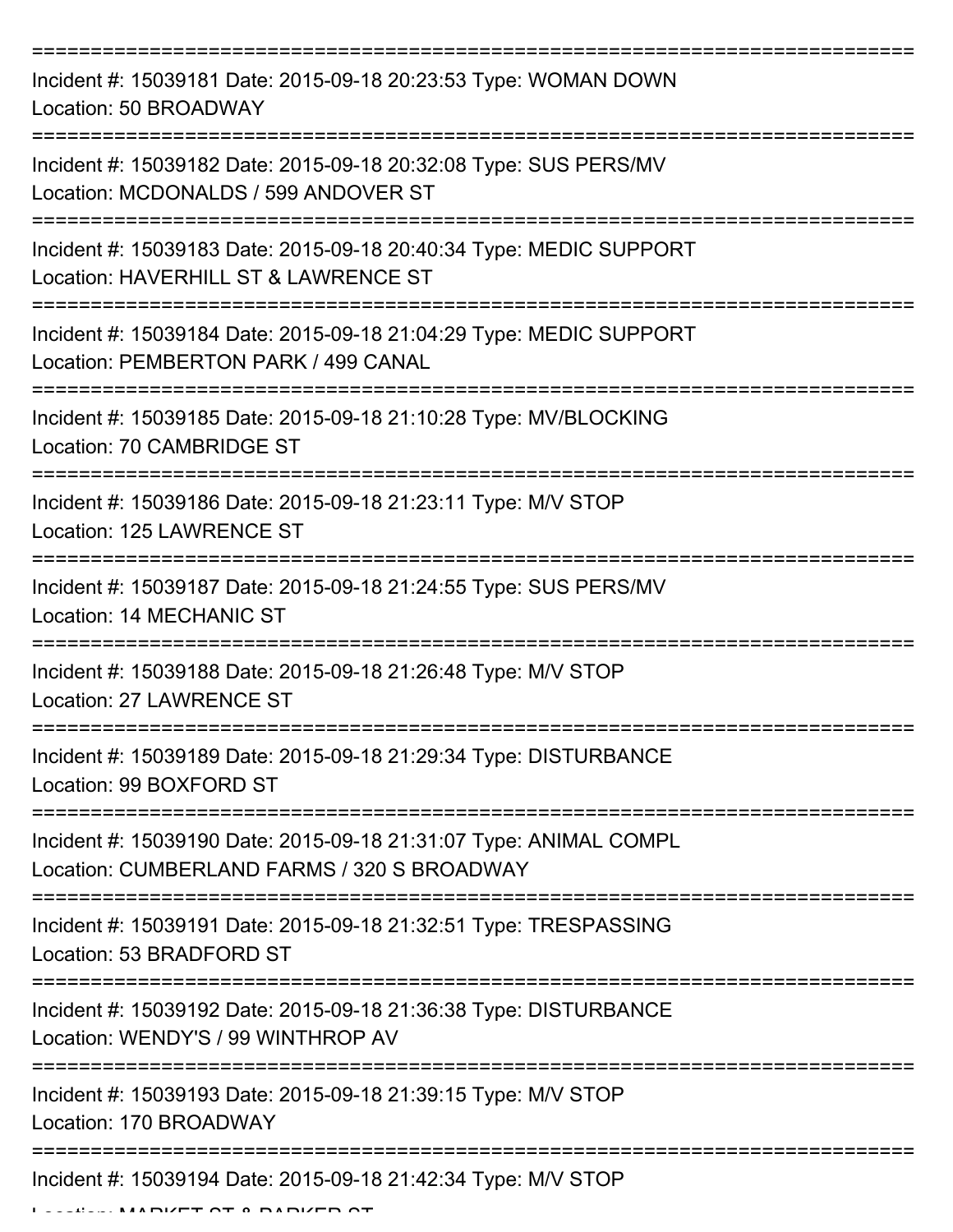| Incident #: 15039195 Date: 2015-09-18 21:44:48 Type: M/V STOP<br>Location: ESSEX ST & GREENWOOD ST          |
|-------------------------------------------------------------------------------------------------------------|
| Incident #: 15039196 Date: 2015-09-18 21:55:55 Type: NOISE ORD<br>Location: 20 CAMBRIDGE ST #20             |
| Incident #: 15039197 Date: 2015-09-18 22:03:26 Type: A&B D/W PAST<br>Location: 23 SUMMER ST                 |
| Incident #: 15039198 Date: 2015-09-18 22:04:33 Type: LOUD NOISE<br>Location: 36 CANTON ST                   |
| Incident #: 15039199 Date: 2015-09-18 22:06:00 Type: LOUD NOISE<br>Location: 332 LAWRENCE ST                |
| Incident #: 15039200 Date: 2015-09-18 22:07:32 Type: UNATENEDCHILD<br>Location: 9 BROADWAY                  |
| Incident #: 15039201 Date: 2015-09-18 22:11:56 Type: LOUD NOISE<br>Location: 58 HILLSIDE AV                 |
| Incident #: 15039203 Date: 2015-09-18 22:13:48 Type: LOUD NOISE<br>Location: 67 RESERVOIR ST                |
| Incident #: 15039202 Date: 2015-09-18 22:14:23 Type: HIT & RUN M/V<br>Location: FRANKLIN ST & METHUEN ST    |
| Incident #: 15039204 Date: 2015-09-18 22:41:16 Type: NOISE ORD<br>Location: 311 LOWELL ST                   |
| Incident #: 15039205 Date: 2015-09-18 22:45:33 Type: LOUD NOISE<br><b>Location: BAILEY ST</b>               |
| Incident #: 15039206 Date: 2015-09-18 22:49:18 Type: KEEP PEACE<br>Location: 264 COLONIAL RD                |
| Incident #: 15039207 Date: 2015-09-18 23:10:35 Type: AUTO ACC/UNK PI<br>Location: GREENFIELD ST & LORING ST |
| Incident #: 15039208 Date: 2015-09-18 23:26:24 Type: FIGHT                                                  |

Location: 77 C LINIION CT